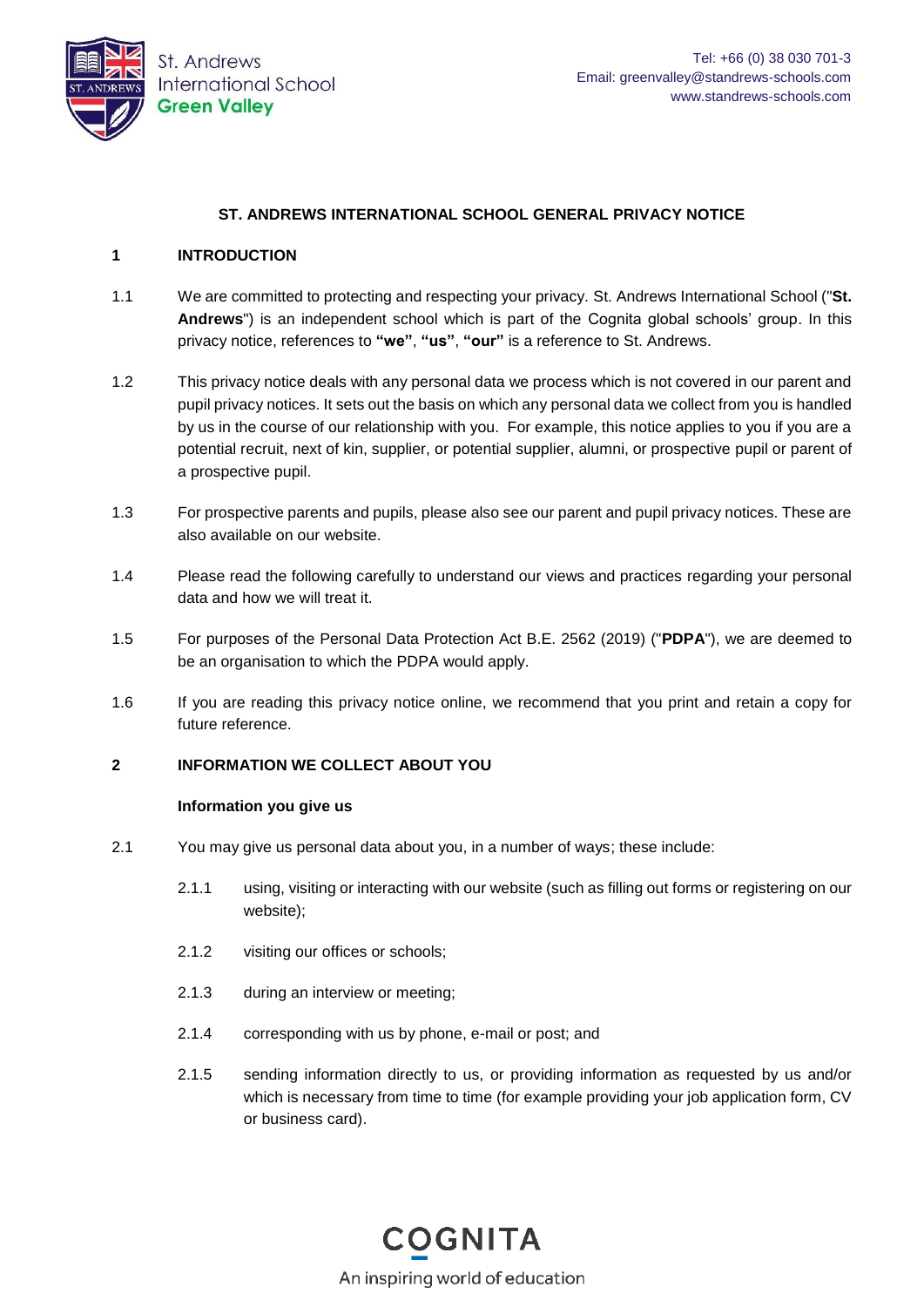

- 2.2 The information you give us may include the following information about you:
	- 2.2.1 full name;
	- 2.2.2 photograph;
	- 2.2.3 marital status;
	- 2.2.4 national registration identity card number;
	- 2.2.5 salary;
	- 2.2.6 employment history;
	- 2.2.7 contact details (including home address, e-mail address, and mobile, home and/or work phone number);
	- 2.2.8 financial information (for example payee details);
	- 2.2.9 passport details, nationality and other information relating to immigration status;
	- 2.2.10 previous educational records and achievements;
	- 2.2.11 information received via safeguarding forms when visiting a site;
	- 2.2.12 information about your physical or mental health, or disability status, to ensure your health and safety at our sites and to assess your fitness to work and to provide appropriate adjustments;
	- 2.2.13 information about your race or national or ethnic origin, religious, philosophical or moral beliefs, or your sexual life or sexual orientation, to ensure meaningful equal opportunity monitoring and reporting; and
	- 2.2.14 references (as an applicant or potential supplier).

#### **Technical information we collect about you when you visit our website**

- 2.3 With regard to each of your visits to our website we may automatically collect the following information:
	- 2.3.1 technical information, including the Internet Protocol (IP) address used to connect your computer to the Internet, browser type and version, time zone setting, browser plug-in types and versions, operating system and platform; and
	- 2.3.2 information about your visit, including the full Uniform Resource Locators (URL) clickstream to, through and from our website (including date and time); pages you viewed or searched for; page response times, download errors, length of visits to certain pages, page interaction information (such as scrolling, clicks, and mouse-overs), and methods used to browse away from the page and any phone number used to call our number.

An inspiring world of education

**COGNITA**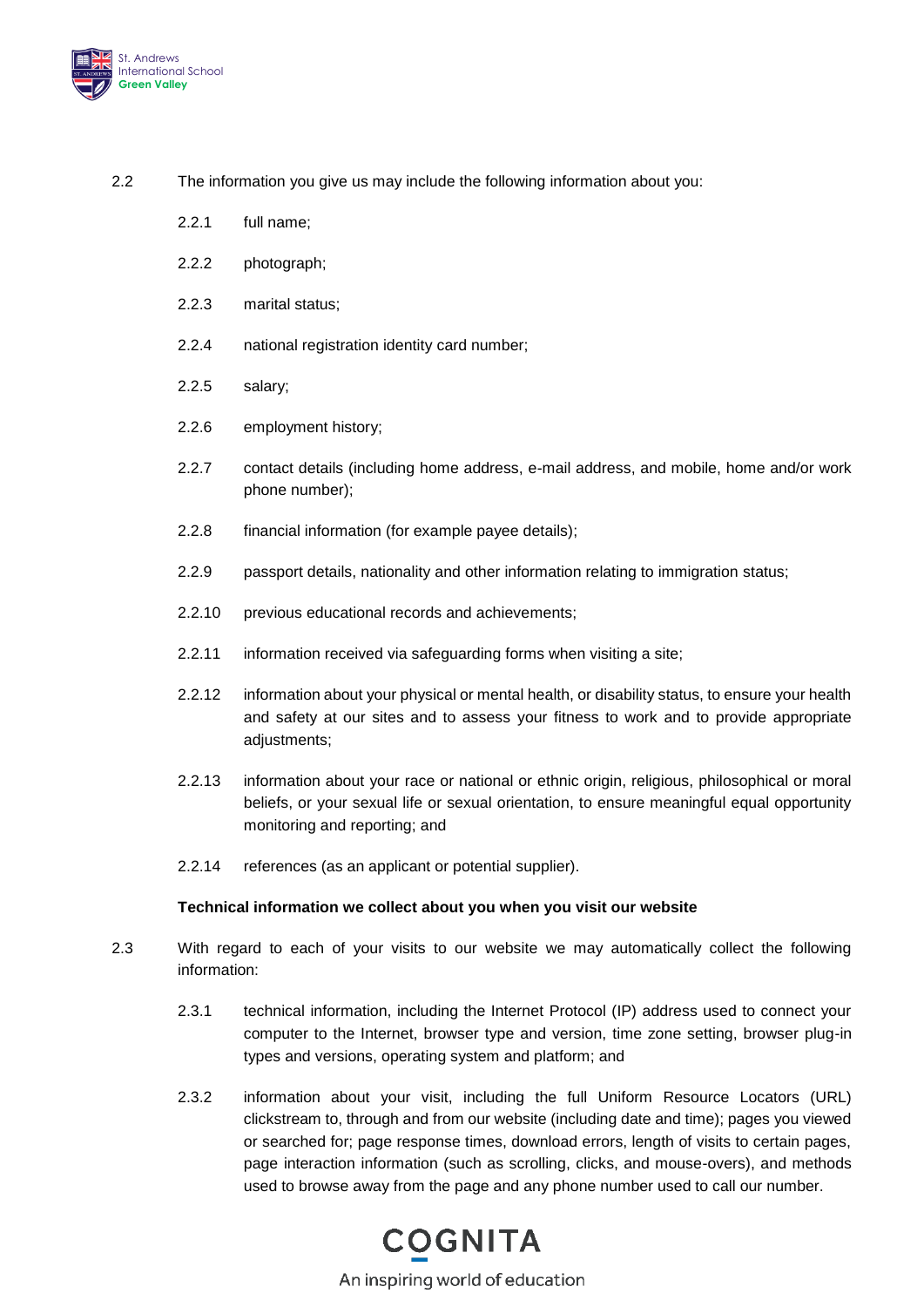

2.4 Our website may contain links to and from the websites of our partner networks, advertisers, suppliers and affiliates. If you follow a link to any of these websites, please note that these websites are not covered by this notice and may have their own privacy notices. We do not accept any responsibility or liability for these notices. Please check these third party notices before you submit any personal data to these websites.

### **Information we receive from other sources**

- 2.5 We may be working closely with third parties (including, for example, recruitment agents, previous employers, medical practitioners, education authorities, business partners, payment and delivery services) and may receive information about you from them.
- 2.6 We may also use CCTV footage to ensure our sites are safe. We may receive information about you if you use any of the other websites we operate or the other services we provide.

# **3 COOKIES**

3.1 Our website uses cookies to distinguish you from other users of our website. This helps us to provide you with a good experience when you browse our website and also allows us to improve our site. For detailed information on the cookies we use and the purposes for which we use them see our Cookie Notice which is made available on our website.

### <span id="page-2-2"></span>**4 CONTACT US**

4.1 Questions, comments and requests regarding this privacy notice are welcomed and should be addressed to our Data Protection Officer at [helpdesk@standrews-schools.com.](mailto:helpdesk@standrews-schools.com)

#### **5 USES MADE OF THE INFORMATION**

#### **Information you give to us**

- <span id="page-2-3"></span><span id="page-2-0"></span>5.1 We will use the information you give to us to pursue the following legitimate interests (as applicable to our relationship with you):
	- 5.1.1 promote the objects and interest of our schools, ensure the most efficient management of the schools and ensure that the schools' legal obligations are adhered to;
	- 5.1.2 to store this information on our management information system/s;
	- 5.1.3 to enforce our terms of use with you or any other contract we may have with you;
	- 5.1.4 for the purposes of recruitment;
	- 5.1.5 to enable us to receive your services; and
	- 5.1.6 where you have attended one of our schools, to keep you up to date with key school news and upcoming events.

<span id="page-2-1"></span>**COGNITA** An inspiring world of education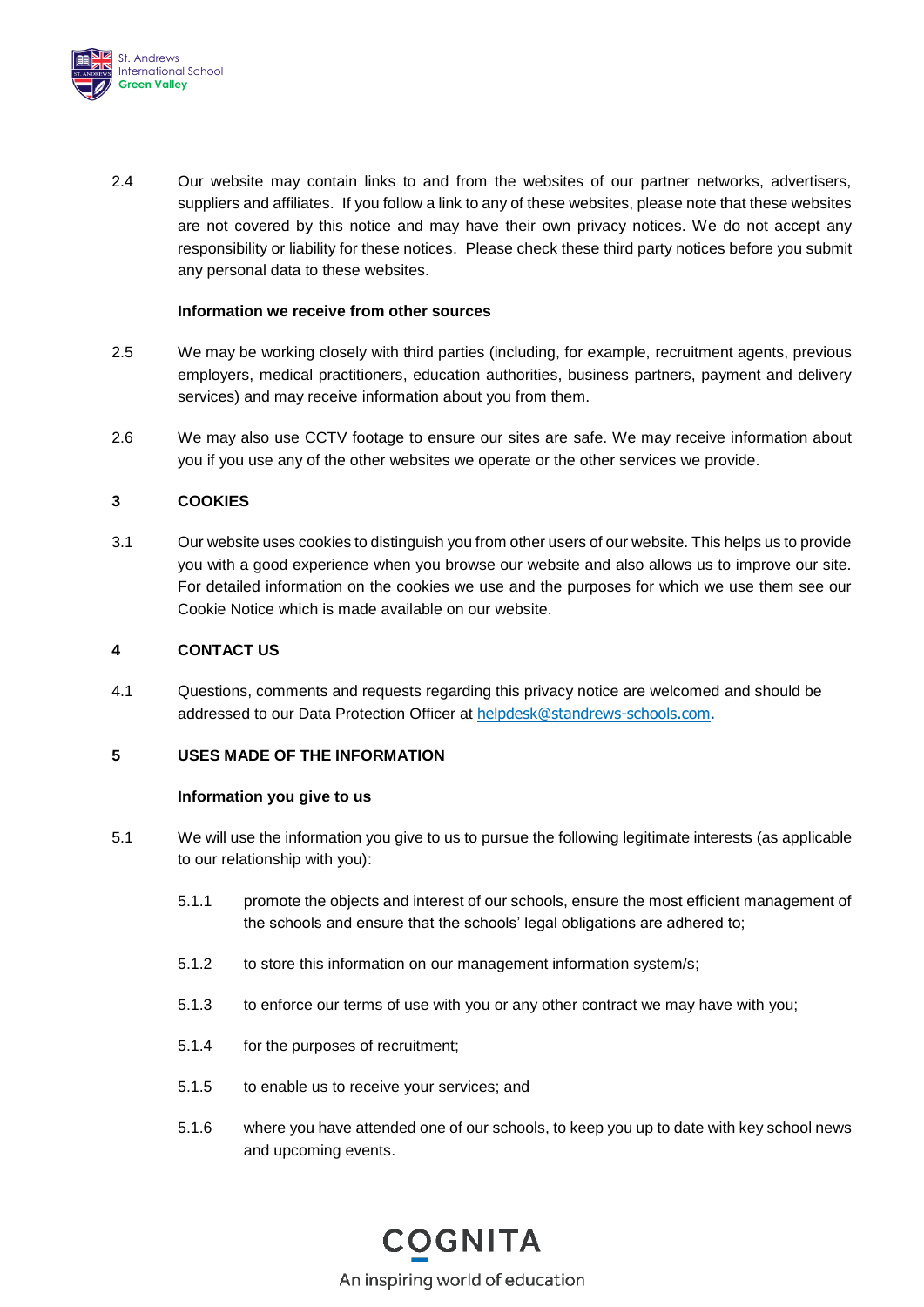

- <span id="page-3-0"></span>5.2 In order to pursue the legitimate interests referred to in paragraphs [5.1.1](#page-2-0) and [5.1.6,](#page-2-1) we rely on software applications and other technology to process personal data about you. These include the school's management information system and our HR and finance systems. The third parties we use to deliver these applications are carefully chosen and vetted by us to ensure that, among other things, your information is kept secure. For further information on the kind of technology we use, please contact our Data Protection Officer (see paragraph [4\)](#page-2-2).
- 5.3 We will also use the information you give to us as is necessary to carry out our obligations arising from the contract (or potential contract) between you and us and to provide you with the information and services that you request from us or receive the services we request from you. For example, we may be recruiting you for a role at Cognita, or engaging you to supply us with services and will use personal data where necessary to recruit you or receive your services.
- 5.4 In addition, we may be required by law to do the following (which is not an exhaustive list):
	- 5.4.1 keep an accounting record of payment;
	- 5.4.2 keep records as may be prescribed by our administration and governance arrangements; and
	- 5.4.3 keep a record to evidence fair recruitment processes.
- 5.5 Inevitably, there will be an overlap between what we do that is necessary to (a) perform our contract with you, (b) carry out our legal obligations and (c) pursue a legitimate interest although we have tried our best to demarcate these as set out above. If you have any questions about these please contact our Data Protection Officer (see paragraph [4\)](#page-2-2).

# **Information we collect about you from our website**

- 5.6 We will use this information for the following legitimate interests:
	- 5.6.1 to contact you if you have made an enquiry to one of our schools via our online enquiry form and/or to inform you about available places in the future;
	- 5.6.2 to administer our website and for internal operations, including troubleshooting, data analysis, testing, research, statistical and survey purposes;
	- 5.6.3 to improve our website to ensure that content is presented in the most effective manner, and your online experience is as effective and appropriate as possible, for you and for your computer;
	- 5.6.4 as part of our efforts to keep our website safe and secure.

**COGNITA** An inspiring world of education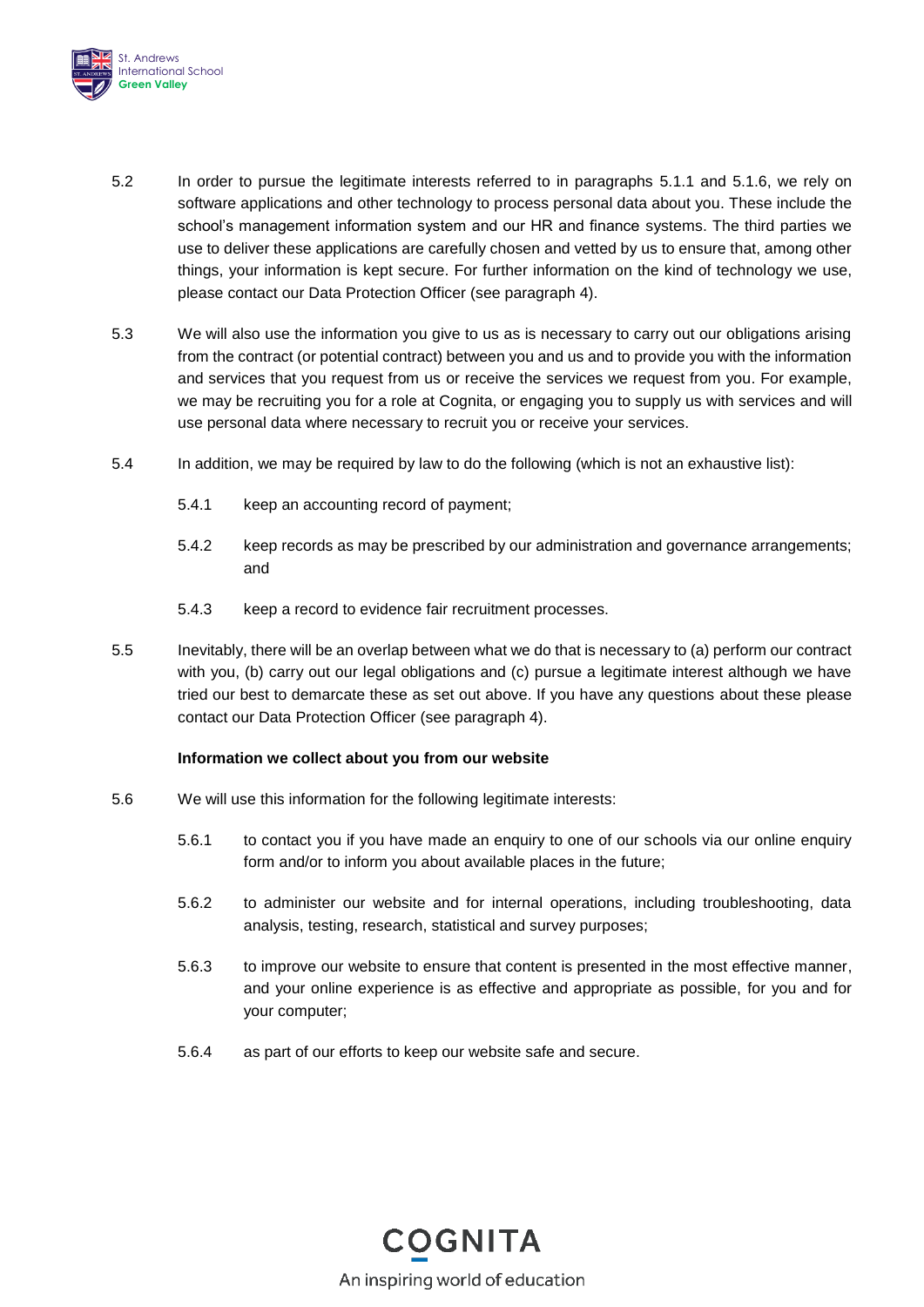

#### **Information we receive from other sources**

5.7 We may combine this information with information you give to us and information we collect about you. We may use this information and the combined information for one of the purposes set out above (depending on the types of information we receive). For example, we may receive a reference from a previous employer relating to you, which may impact a recruitment decision.

### **When we disclose information**

- 5.8 In order to pursue one of the legitimate interests set out above, we may share your personal information with:
	- 5.8.1 Asia Regional Head Office;
	- 5.8.2 A member of the Cognita group of companies, which means our subsidiaries, our ultimate holding company and its subsidiaries;
	- 5.8.3 local authorities, education authorities (for example, Office of the Private Education Commission and the Ministry of Education), any Family Service Centre in Thailand or the police where we have reason to believe there are safeguarding concerns in respect of a child;
	- 5.8.4 business partners, professional advisors, suppliers and sub-contractors for the performance of any contract we enter into with them or you.
- 5.9 We may disclose your personal information to third parties if we are under a duty to disclose or share your personal data in order to comply with any legal obligation, or in order to enforce our contract (between us and you) and other agreements.

### **Where we need to get your consent**

5.10 We will not market services to you (other than in accordance with paragraph [5.1.6](#page-2-1) above) without your consent and you have the right to ask us not to use your contact details for marketing. Please contact [helpdesk@standrews-schools.com](mailto:helpdesk@standrews-schools.com) if you no longer wish to be contacted by us.

# **6 TRANSMISSION OF PERSONAL INFORMATION OUTSIDE THAILAND**

6.1 The data that we process about you may be transferred to, and stored at, a destination outside Thailand. We try to limit this where possible, but it may be necessary where, for example, one of our suppliers has a data centre outside Thailand. We will take all steps reasonably necessary to ensure that your data is treated securely and in accordance with this privacy notice. We will also ensure that the appropriate legal safeguards are in place prior to the transfer, for example ensuring that any contracts between us and the recipient of the information are oblige the supplier to adhere to a standard equivalent to the level of protection under the PDPA, or the country we are transferring the data to is deemed by the PDPA (as the case may be) as an adequate country.

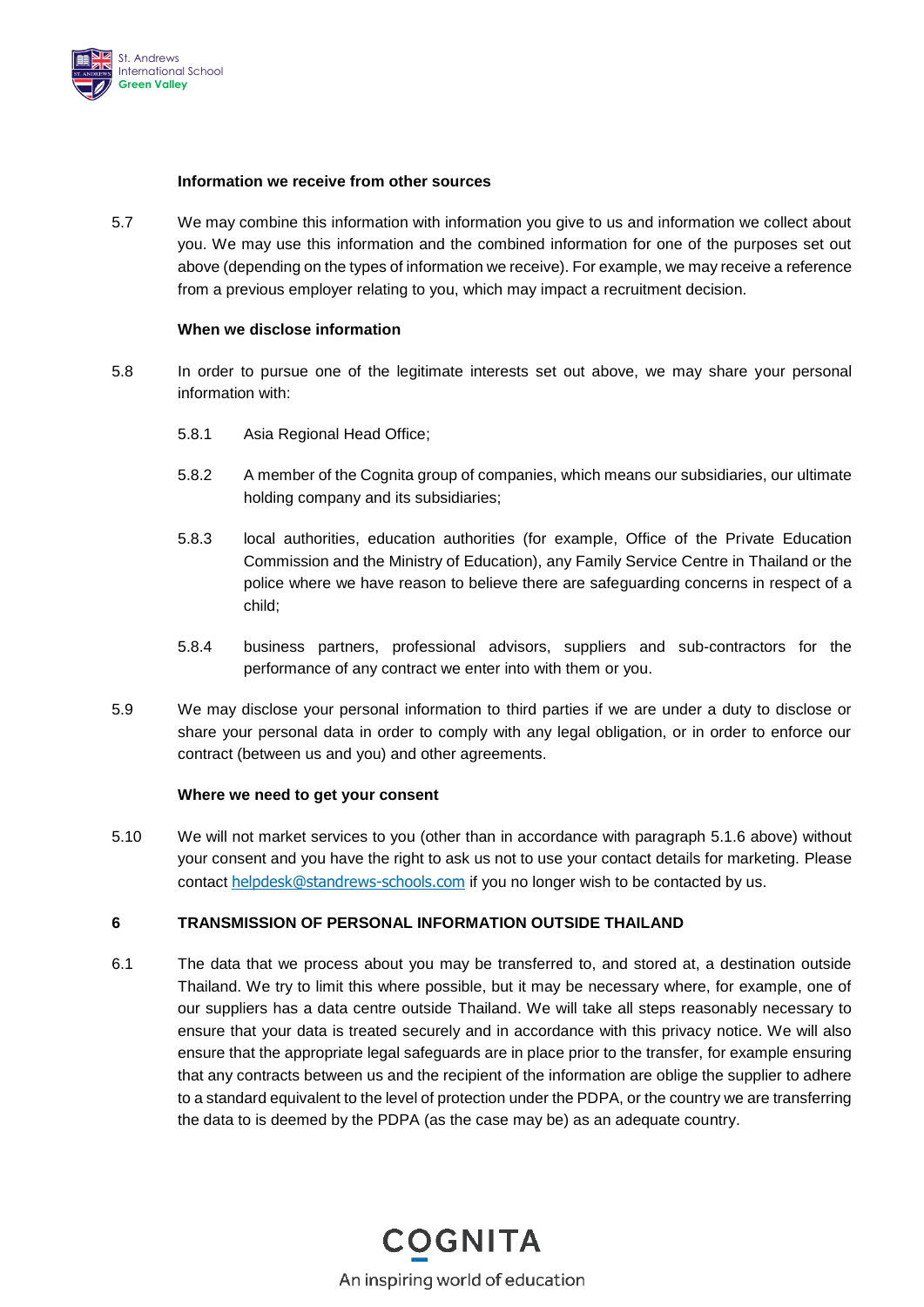

# **7 YOUR RIGHTS**

- <span id="page-5-0"></span>7.1 Under the GDPR and PDPA, you have the following rights:
	- 7.1.1 **Right to correction.** You have the right to have inaccurate personal data about you rectified.
	- 7.1.2 **Right to restriction.** You have the right to obtain from us the restriction of processing where: (a) you contest the accuracy of the personal data we hold about you; (b) the personal data has been unlawfully processed; (c) we no longer need the personal data but they are required for the purposes of the establishment, compliance, or exercise of legal claims; (d) you object to the processing and, as a result, we agree to cease that processing (please see paragraph [7.1.4](#page-5-0) for more details); and (e) the personal data must be removed but you requested the restriction of use instead.
	- 7.1.3 **Right to request transfer.** In certain circumstances, you have the right to receive personal data from us in a structured, commonly used and machine-readable format and the right to transmit it to a third party organisation.
	- 7.1.4 **Right to object.** You have the right to raise an objection to any of our processing in paragraphs [5.1](#page-2-3) and [5.2.](#page-3-0) Please tell us if you object to any type of processing that we do and we will work with you to address any concerns you may have.
	- 7.1.5 **Right to object to marketing.** If you do not want us to process your personal data for direct marketing, please tell us and we will ensure that we no longer do this.
	- 7.1.6 **Right to complain to the Personal Data Protection Committee ("PDPC").** Whilst we would always prefer it if you approached us first about any complaints or queries you may have, you always have the right to lodge a complaint with the PDPC.
	- 7.1.7 **Right to request access.** You have the right to access personal data we hold about you. Please contact our Data Protection Officer if you wish to do so at [helpdesk@standrews](mailto:helpdesk@standrews-schools.com)[schools.com](mailto:helpdesk@standrews-schools.com).
	- 7.1.8 **Right to notice**. You have the right to be notified of the purposes for which we intend to collect, use or disclose your personal data before such collection, use or disclosure unless exemptions apply.
	- 7.1.9 **Right to withdraw consent**. You have the right to withdraw your consent given on the collect, use or disclose of your personal data.
	- 7.1.10 **Right to request disclosure**. You have the right to request us to disclose the acquisition of your personal data we received from other sources.
	- 7.1.11 **Right to receive**. You have the right to receive your personal data from us and request us to send or transfer such personal data to another party with you copied.